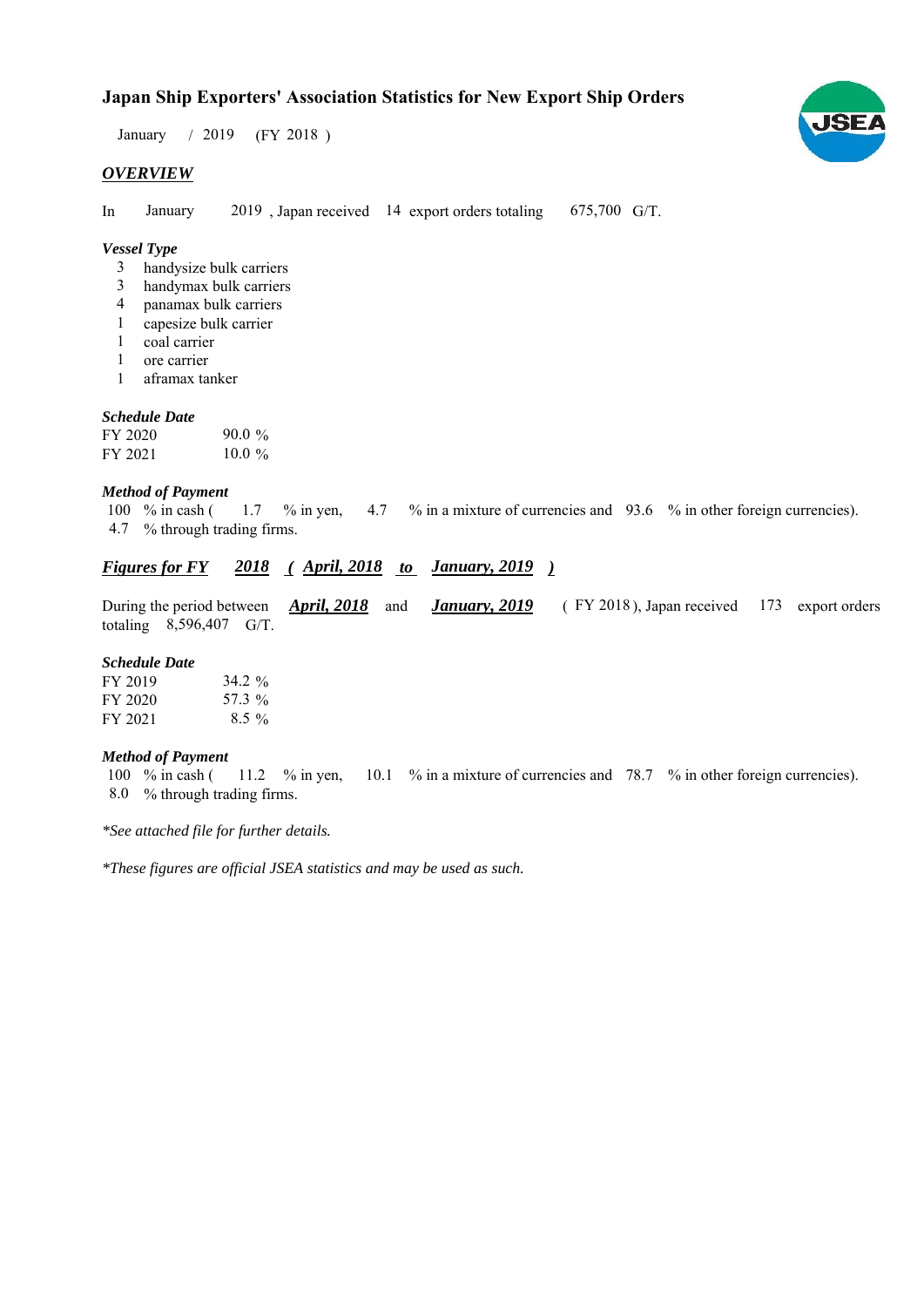#### New Export Orders Placed in January 2019 (FY 2018) Based on Fiscal Year

No. G/T No. G/T No. G/T No. G/T No. G/T No. G/T No. G/T No. G/T General Cargos ( 10 1,229,399 8 573,100 2 305,000 11 696,700 2 19,980 0 0 23 1,594,780 26 2,042,180 Bulk Carriers 183 7,231,284 71 2,845,600 10 485,800 11 439,600 13 469,650 13 615,500 118 4,856,150 156 6,341,414 Tankers | 17 1,496,550 19 931,717 2 63,300 4 276,320 5 812,700 1 60,200 31 2,144,237 32 2,401,537 Combined Carriers 0 0 0 0 0 0 0 0 0 0 0 0 0 0 0 0 Others ( 0 0 0 0 0 0 0 0 1 1,240 0 0 0 0 1 1,240 1 1,240 Total 210 9,957,233 98 4,350,417 14 854,100 27 1,413,860 20 1,302,330 14 675,700 173 8,596,407 215 10,786,371 FY 2017/FY2016 (%) \* 207.8 92.6 95.9 142.8 254.2 145.8 113.8 \*\* 114.1 In CGT | | 4,343,301| | 1,945,547| | 378,013| | 671,272| | 467,816| | 283,097| | 3,745,745|| | 4,680,613 Apr 17 to Mar 18 Apr 18 to Sep 18 October 2018 November 2018 December 2018 January 2019 Apr 18 to Jan 19 Jan 18 to Dec 18 Description

*Figures for shipbuilding orders of 500 G/T and over for export as steel vessels placed with JSEA members are covered.*

\*FY 2017/FY2016

\*\*Calendar Year 2018

JSEA (February 2019)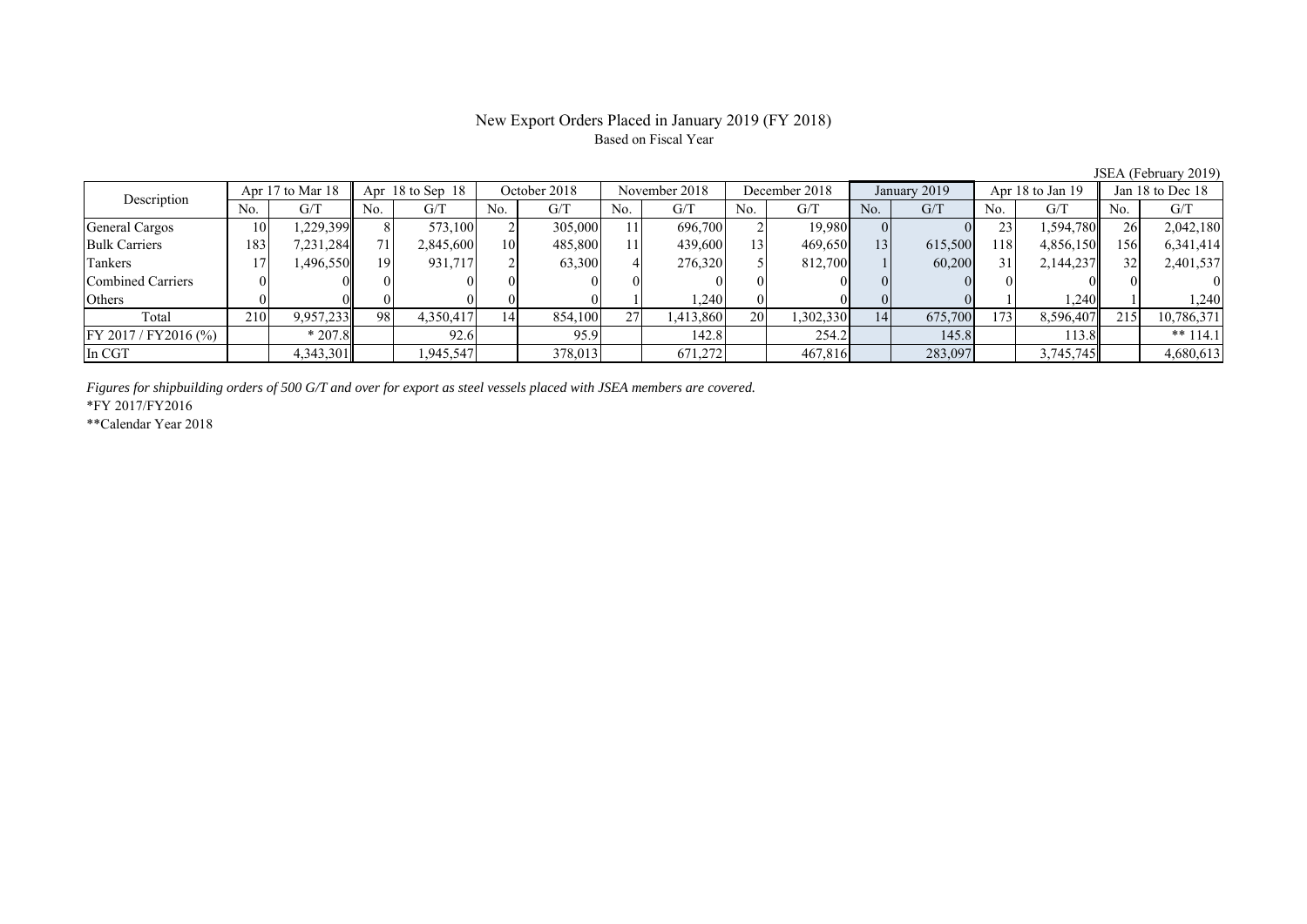## Export Ships Delivered in January 2019 (FY 2018) Based on Fiscal Year

| $100 - 111 - 1100 - 1100 - 1100 - 1100 - 1100 - 1100 - 1100 - 1100 - 1100 - 1100 - 1100 - 1100 - 1100 - 1100 - 1100 - 1100 - 1100 - 1100 - 1100 - 1100 - 1100 - 1100 - 1100 - 1100 - 1100 - 1100 - 1100 - 1100 - 1100 - 1100 - 1100 - 1100 - 1100 - 1100 - 1100 - $ |     |                  |     |                      |     |              |     |               |     |               |     |              |     |                  |     |                  |  |
|---------------------------------------------------------------------------------------------------------------------------------------------------------------------------------------------------------------------------------------------------------------------|-----|------------------|-----|----------------------|-----|--------------|-----|---------------|-----|---------------|-----|--------------|-----|------------------|-----|------------------|--|
| Description                                                                                                                                                                                                                                                         |     | Apr 17 to Mar 18 |     | Apr $18$ to Sep $18$ |     | October 2018 |     | November 2018 |     | December 2018 |     | January 2019 |     | Apr 18 to Jan 19 |     | Jan 18 to Dec 18 |  |
|                                                                                                                                                                                                                                                                     | No. | G/T              | No. | G/T                  | No. | G/T          | No. | G/T           | No. | G/T           | No. | G/T          | No. | G/T              | No. | G/T              |  |
| General Cargos                                                                                                                                                                                                                                                      | 20  | 2,005,260        |     | 1,069,695            |     | 345,478      |     | 485,063       |     | 325,435       |     |              | 22  | 2,225,671        | 30  | 2,814,088        |  |
| <b>Bulk Carriers</b>                                                                                                                                                                                                                                                | 142 | 5,285,025        | 54  | 2,055,080            |     | 342,343      | 11  | 412.629       |     | 98,551        | 17  | 535,044      | 95  | 3,443,647        | 114 | 4,330,799        |  |
| Tankers                                                                                                                                                                                                                                                             | 38  | 2,664,170        | 29  | 1,888,976            |     | 368,665      |     | 348,578       |     | 221,822       |     | 249,632      | 51  | 3,077,673        |     | 3,777,004        |  |
| Combined Carriers                                                                                                                                                                                                                                                   |     |                  |     |                      |     |              |     |               |     |               |     |              |     |                  |     |                  |  |
| Others                                                                                                                                                                                                                                                              |     | 125.5721         |     |                      |     |              |     |               |     |               |     |              |     |                  |     |                  |  |
| Total                                                                                                                                                                                                                                                               | 201 | 10,080,027       | 94  | 5,013,751            | 20  | 1,056,486    | 21  | .246.270      |     | 645,808       | 25  | 784,676      | 168 | 8,746,991        | 201 | 10,921,891       |  |
| $FY 2017 / FY 2016$ (%)                                                                                                                                                                                                                                             |     | $*92.7$          |     | 93.8                 |     | 133.5        |     | 194.1         |     | 190.2         |     | 52.6         |     | 101.6            |     | ** $98.4$        |  |
| In CGT                                                                                                                                                                                                                                                              |     | 4,747,553        |     | 2,454,471            |     | 529,750      |     | 613,732       |     | 268,339       |     | 424,261      |     | 4,290,553        |     | 5,327,416        |  |

*Deliveries of new shipbuilding orders of 500 G/T and over for export as steel vessels placed with JSEA members are covered.*

\*FY 2017/FY2016

\*\*Calendar Year 2018

JSEA (February 2019)